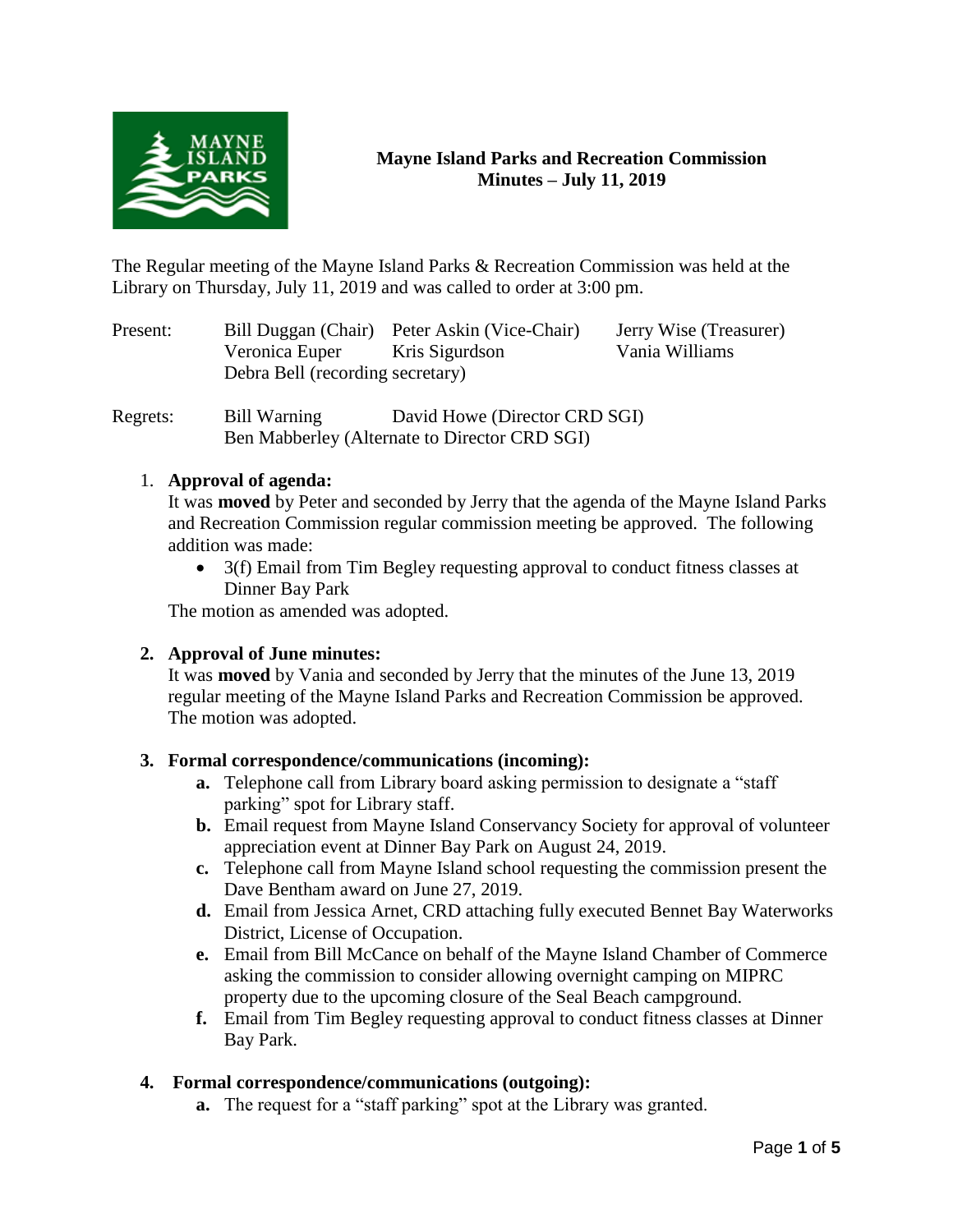- **b.** The request for a volunteer appreciation event to be held at Dinner Bay Park on August 24, 2019 by the Mayne Island Conservancy Society was granted.
- **c.** The Mayne Island school was advised a representative of the MIPRC would be presenting the Dave Bentham award on June 27, 2019. The award was presented by Chair Duggan on that date.
- **d.** The Bennett Bay Waterworks District, Licence of Occupation was accepted as presented.
- **e.** It was **moved** by Peter and seconded by Veronica that the request by the Mayne Island Chamber of Commerce that MIPRC allow overnight camping on MIPRC property due to the upcoming closure of the Seal Beach campground be denied. The main concerns raised about overnight camping were:
	- fire danger; vandalism and rowdiness;
	- the general unsuitability of any of the parks managed by the commission for use as a campground;
	- the necessity for a full-time administrator;
	- the long-standing policy of no overnight parking or camping in any of our parks; and
	- incomparability between a private campground operator and a public operator.

It was suggested the Mayne Island Chamber of Commerce approach the CRD-Regional Parks Department with their request. The motion was adopted.

**f.** It was **moved** by Peter and seconded by Veronica that Tim Begley be approved to operate outdoor fitness classes in Dinner Bay Park subject to the availability of the park. It was noted that Mr. Begley holds \$5,000,000 in liability insurance. The motion was adopted.

Veronica raised the issue of contracts with park users and the need to address this matter in the future. Chair Duggan will advise the operator of the kayak/paddleboard business to refrain from conducting business from the Dinner Bay Park parking lot.

#### **5. Items arising from old business:**

- **a.** Peter recommended that the Parks Master Plan subcommittee have another meeting to continue their work prior to a full report or meeting of the committee of the whole. The commission agreed this was the best approach. The draft notes of the subcommittee meeting held on June 6, 2019 may be finalized.
- **b.** Kris reported on the July 1, 2019 Canada Day celebrations at Miners Bay Park. Chair Duggan, Veronica and Rob Euper helped with set up. Although there were fewer attendees this year commissioners handed out many ice cream cones using 6 tubs of ice cream in total. Also, many Parks Master Plan surveys were distributed and a total of 26 were returned. Peter will check the Gulfport free mail for additional surveys. Peter previously distributed an email with a summary of the survey results to date. The stand out item was most people support acquiring additional parkland and will volunteer their time and donate money to the cause. Emails were sent to the Mayne Island Conservancy Society and Jean-Daniel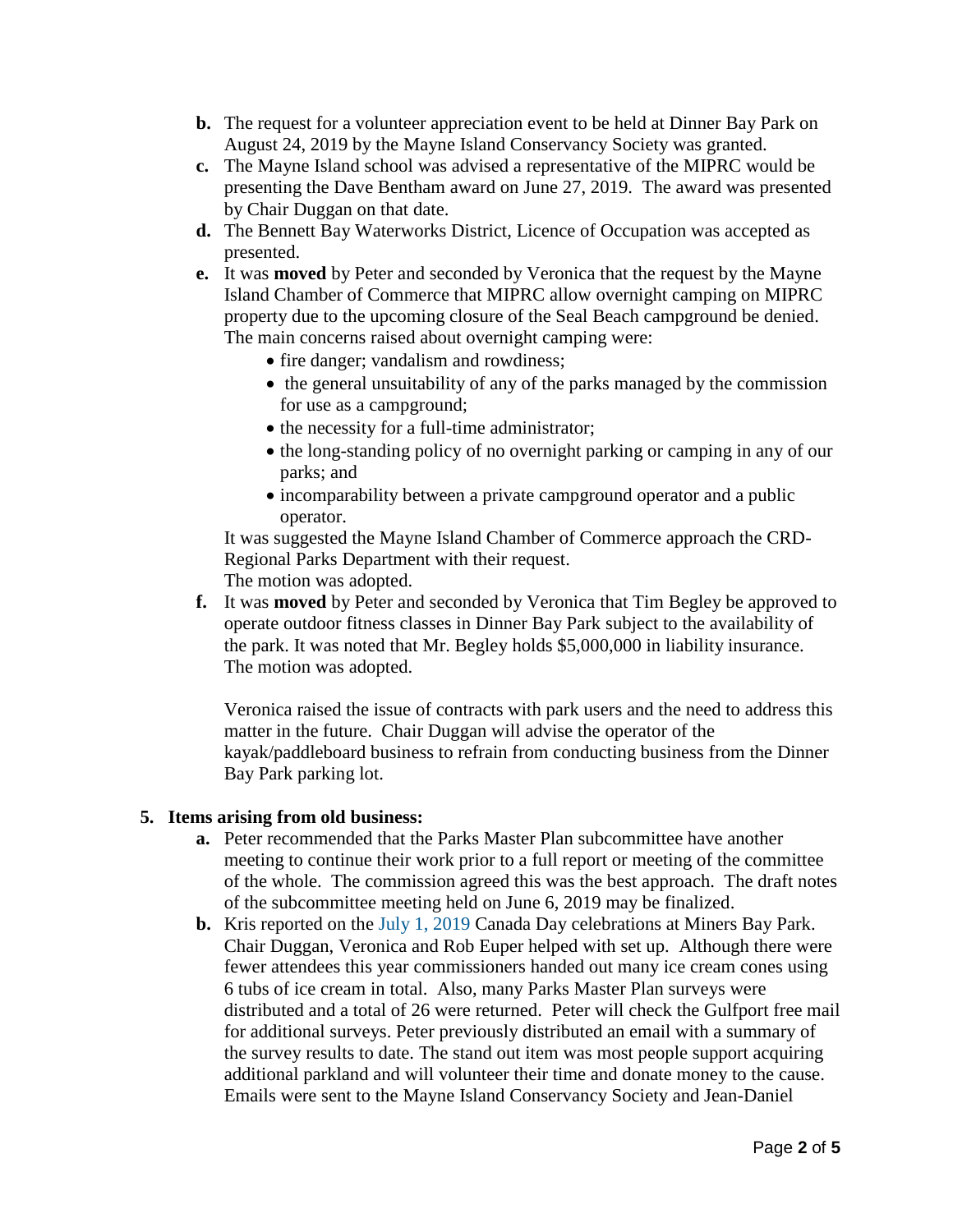Cusin – CRD Mayne Island Liaison to request permission to leave copies of surveys at their offices.

**c.** A quote was received from Tedford Doors to replace the damaged door at Dinner Bay Park in the amount of \$3,417.75.

It was **moved** by Peter and seconded by Kris that the quote by Tedford Doors to replace the damaged door at Dinner Bay Park be accepted and Tedford Doors hired to complete the work.

The main points regarding the motion were:

- Chair Duggan will forward the quote to CRD for approval to comply with the newly finalized procurement policy.
- Jerry will set this project up as a capital project rather than an operating expense of Dinner Bay Park given the magnitude and nature of the work. The motion was adopted.
- **d.** In a follow-up to her report last month, Vania commented on the invasive species symposium she attended and the potential for eradication/reduction of invasive species as a goal of the 5-year Parks Master Plan. An example is giant hog-weed which is very toxic and on Mayne Island. Peter brought in a specimen of another invasive species, as yet unidentified.
- **e.** Peter commented on the Designing the Future of Mayne Island initiative, being undertaken by Deborah Goldman, Brian Crumblehulme and Jean-Daniel Cusin. Commissioners were requested to complete a survey on Survey Monkey, the link to which may be found in the email distributed by Jean-Daniel Cusin, via Peter. Also, commissioners were asked to consider who they might recommend be on the select committee of 30 people who will be advancing the initiative.
- **f.** It was **moved** by Debra and seconded by Jerry that a committee be formed to prepared a detailed response to the Islands Trust Local Trust Committee position on the rezoning application of the Fred and Bette Cotton Community Park. The main points regarding the motion were:
	- ideally the response will be ready for review at the regular commission meeting in August;
	- The response needs to be submitted prior to the Local Trust Committee meeting in September.

The motion was adopted.

Debra, Veronica and Kris volunteered to be on the committee.

- **g.** Currently the recording secretary is Debra, who agreed to act on an interim basis until an alternate could be found but no later than December 2019. There was discussion of the pros and cons of having a paid recording secretary. It was **moved** by Jerry and seconded by Kris that we advertise in the September Mayneliner for a recording secretary of the Mayne Island Parks and Recreation Commission, to be paid \$22-\$25/hr. The motion was adopted.
- **h.** A regular service required by the Mayne Island Parks and Recreation Commission is janitorial services for the washrooms and vault toilets in a number of parks. Given the newly finalized procurement policy and the need to exercise due diligence with respect to financial obligations this situation requires review.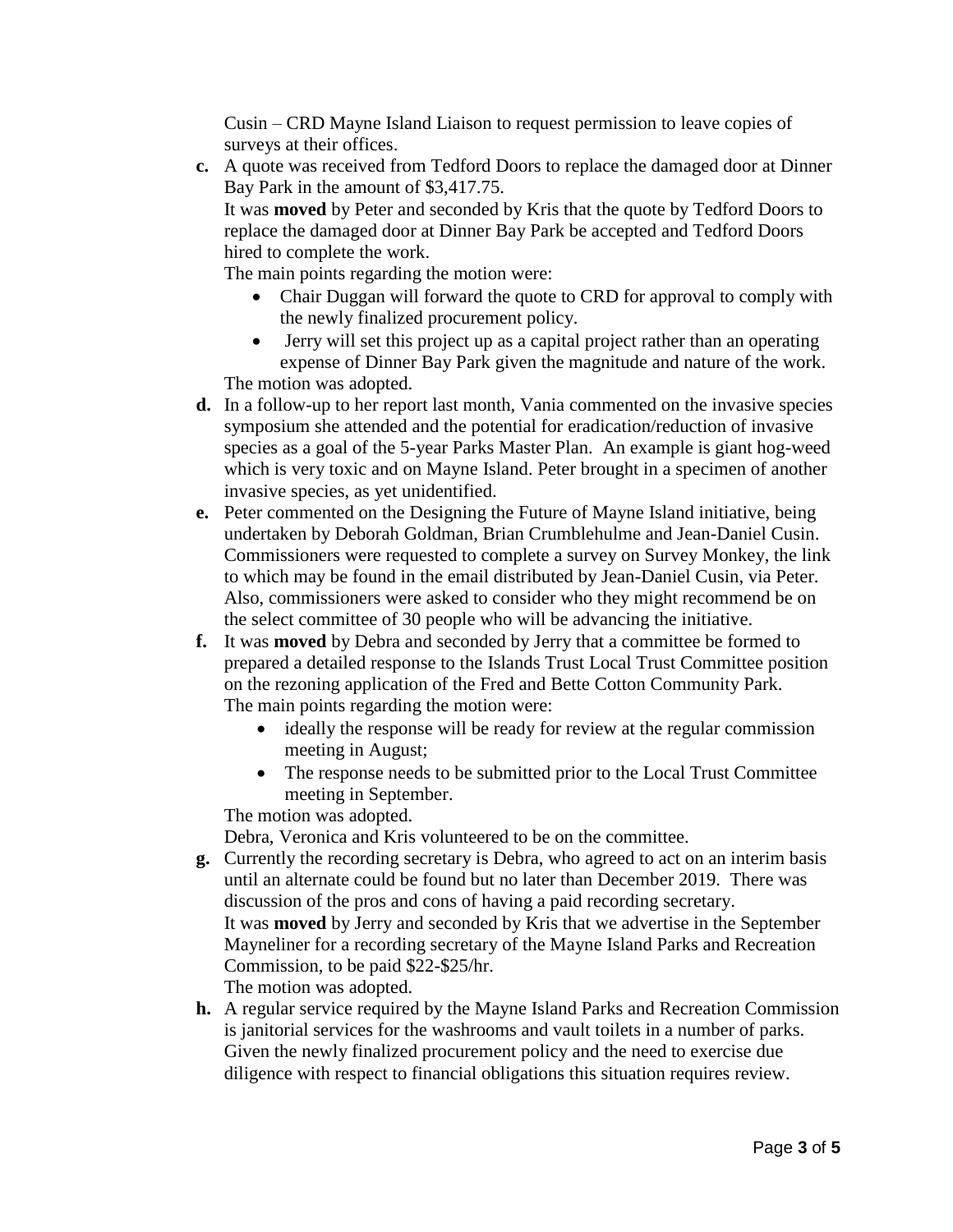It was **moved** by Peter, seconded by Veronica that a committee be formed to review the janitorial services for washrooms and vault toilets.

The main point made in favor of the motion was:

• this is the main financial obligation of the commission and it should be reviewed on a stand-alone basis.

The main concern raised about the motion was:

• this is an opportunity to take a broader look at hiring a maintenance person who also services the washrooms.

The motion was adopted.

Veronica, Kris and Debra volunteered to be on the committee.

### **6. Items arising from new business:**

- **a.** The committee to review and adapt the Pender Island Parks and Recreation Commission draft by-law to Mayne Island includes Chair Duggan, Veronica, Peter and Kris. After their deliberations, Veronica prepared a draft by-law for Mayne Island which was circulated to the commission and Justine Starke, Manager, SGI Service Delivery for comment.
- **b.** The date chosen, by unanimous consent, for the annual volunteer appreciation BBQ at the Adachi Pavilion, Dinner Bay Park was August 22, 2019. Duties were assigned as follows:
	- Chair Duggan will request Bernadette Ponsford to provide catering services;
	- Chair Duggan will contact Bill W., Lions representative, for use of the BBQ and equipment;
	- Kris will liaise with Bernadette Ponsford and Bill W. regarding missing or required items in the kitchen;
	- Jerry will order the food and supplies from Tru-Valu;
	- Veronica will arrange for a cake from Sunny Mayne Bakery Café;
	- Debra will obtain the Special Event Permit and order the beer and wine;
	- The cost of the beer and wine will be borne personally by some of the commissioners to comply with the policy that taxpayer funds are not to be used to buy liquor.

## **7. Treasurer's report:**

Jerry presented a report covering the period June 14 to July 11, 2019. He noted that recreation fund expenses included \$500 for the Tour des Iles and \$300 for the Dave Bentham award for a total of \$800.

It was **moved** by Jerry and seconded by Vania that the Treasurer's report by approved. The motion was adopted.

## **8. Park Reports:**

**a.** Dinner Bay Park: Chair Duggan reports the new tractor is still not working despite many attempts to make it operational. John Deere will make a service call and cover time on the job and parts but will not cover travel time and expenses.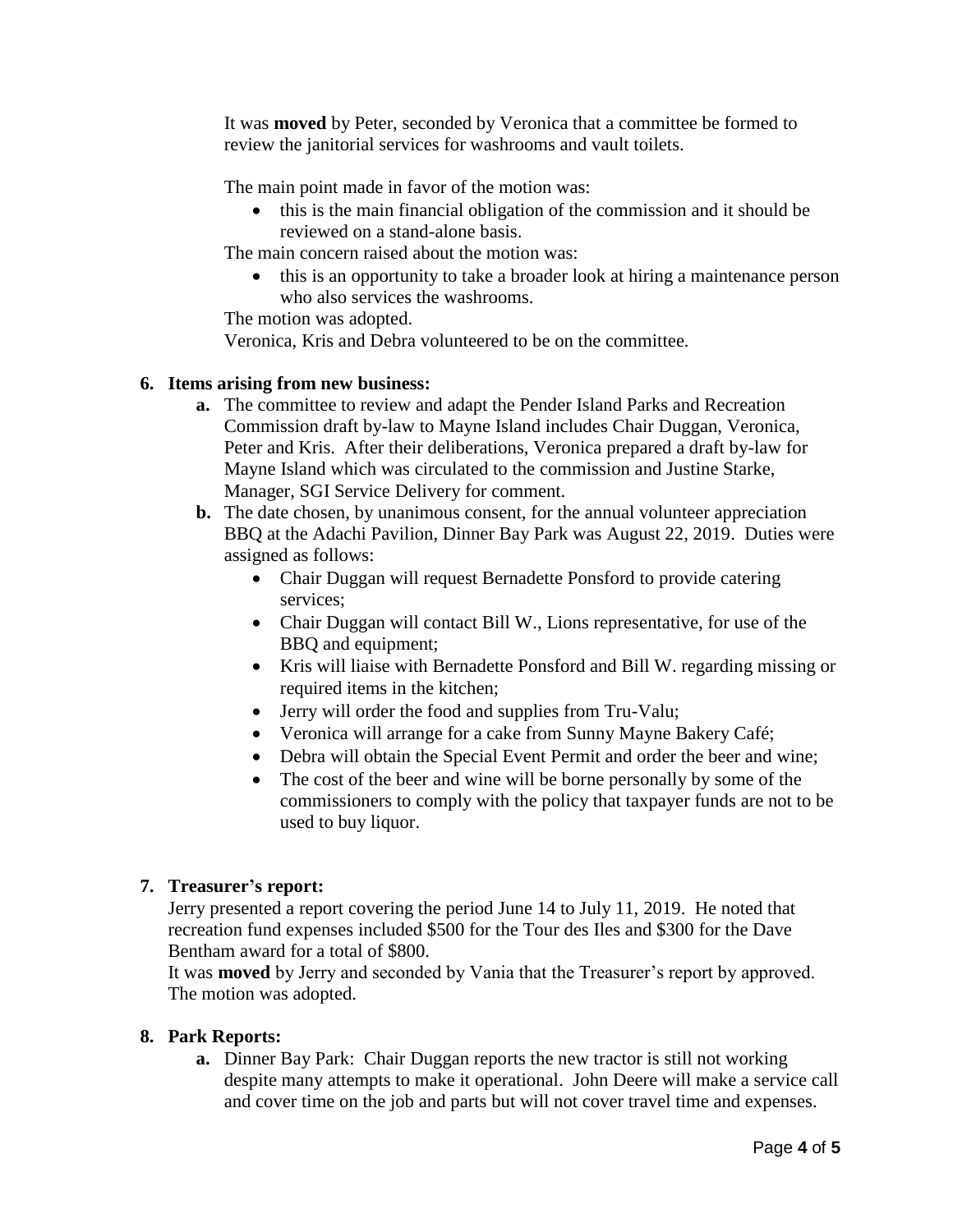The old tractor is operational but cannot be removed from the shed due to the broken door. The women's washroom door automatic closing mechanism needs to be repaired. Chair Duggan and Bill W. made a list of redundant motorized equipment in the shed which was forwarded to Justine Starke to be shared with other park commissions in case of need. Remaining surplus will be sold or donated.

- **b.** Japanese Gardens: No report
- **c.** Miners Bay Park: Chair Duggan reports the roof over the bulletin board near the east entry needs replacement. A quote was received from Bartosz Barczak of GreatScapes Landscaping for \$450 plus materials which was approved by unanimous consent. Chair Duggan will obtain a purchase order to comply with CRD procurement policy. The broken window near the south-west corner will be replaced by Richard DeArmond. The garden was weeded.
- **d.** Henderson Park/Trail Network Development: Peter reports that maintenance on the south half of the Doreen McLeod trail commenced and will be completed when the weather improves; additional steps on the Vulture Ridge trail were installed where the giant blowdown took place with further work required; a signpost was installed at the upper junction of the Don Herbert Trail and the Vulture Ridge Trail using a new compound in lieu of cement discovered by Chair Duggan; numerous snags were removed just inside the Plumper Pass Park panhandle at the end of Kim Road with assistance from Chair Duggan and an inventory is being compiled of boardwalks, wooden benches and other park assets.
- **e.** Village Bay Park: Peter will ask Bartosz Barczak for a quote to create a replacement wishing well.
- **f.** Cotton Park: Debra reports a letter was received from the CRD building inspector related to deficiencies in meeting the conditions of the demolition permit. The septic tank must be filled with sand; the inflow pipe capped off and a "Do Not Drink" sign placed at the hose bib. A strawberry shortcake and tea was held on June 30, 2019 for Bette's Garden Guardian volunteers with an attendance of 10; Justine Starke, CRD will advise the grant co-ordinator of the TD Environment Fund that MIPRC would like to make an application for funding; an improved automatic gate closing system was installed on circle garden gate; the irrigation system continues to be fine tuned with assistance from Bill Warning; ongoing garden, grounds and trail maintenance and Jerry will follow up with Terry Miller as to his progress on the wording for the bronze plaque on the memorial boulder.
- **9.** Chair Duggan advised the Commission that the next commission meeting was scheduled for Thursday, August 8, 2019 at 3:00 pm at the CRD Mayne Island Resource Centre at 494 Arbutus Drive, Mayne Island. The meeting will commence with consideration of recreation funding applications then a brief break to be followed by the regular commission meeting.

It was **moved** by Kris and seconded by Vania that the meeting be adjourned. The motion was adopted and the meeting was adjourned at 4:57 pm.